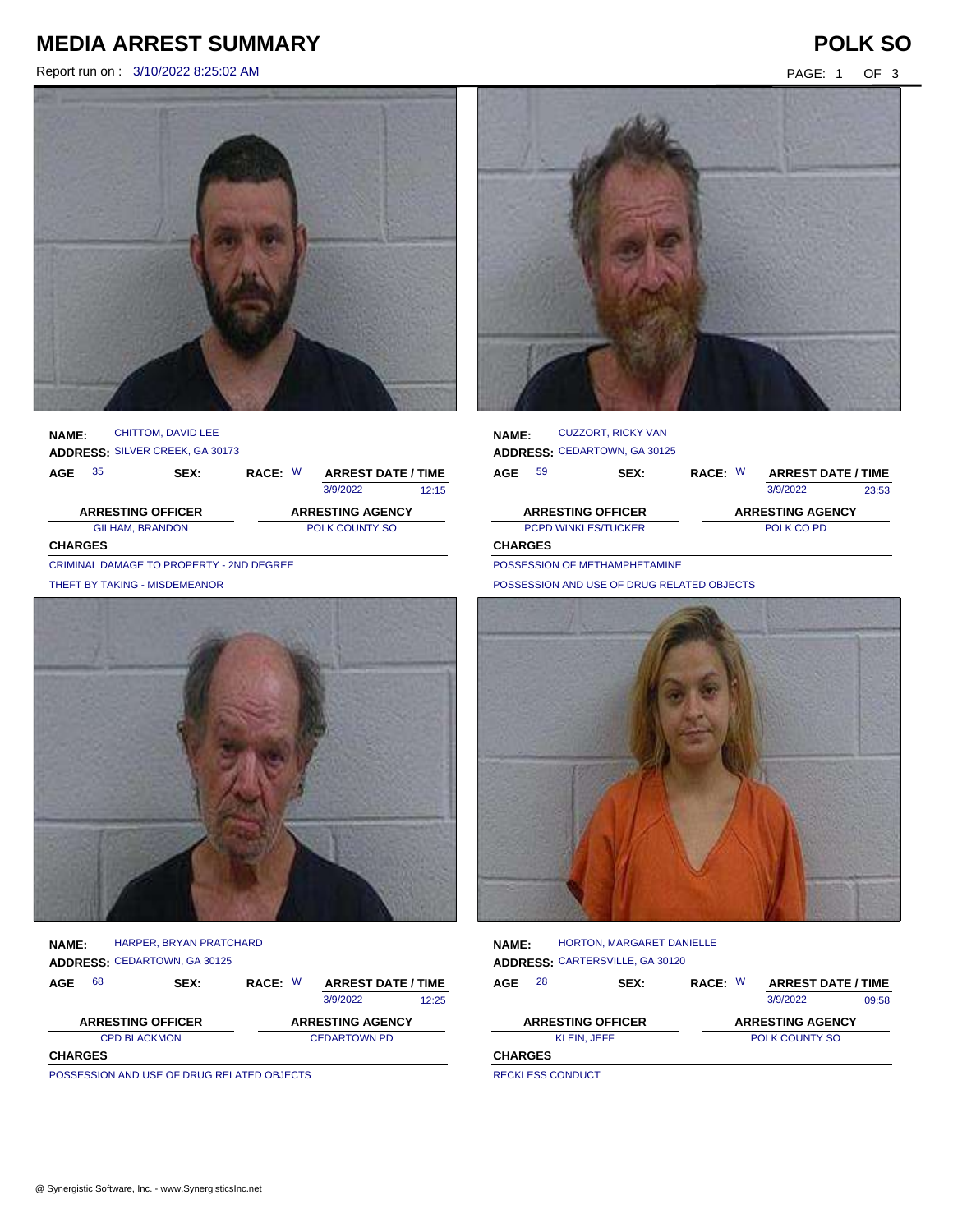# **MEDIA ARREST SUMMARY POLK SO**

Report run on : 3/10/2022 8:25:02 AM PAGE: 2 OF 3



|              | <b>ARRESTING OFFICER</b>         |         | <b>ARRESTING AGENCY</b>   |       |
|--------------|----------------------------------|---------|---------------------------|-------|
|              |                                  |         | 3/9/2022                  | 16:04 |
| 44<br>AGE    | SEX:                             | RACE: B | <b>ARREST DATE / TIME</b> |       |
|              | ADDRESS: ROCKMART, GA 30153      |         |                           |       |
| <b>NAME:</b> | <b>MCCLENDON, BRUNECA TYRONE</b> |         |                           |       |
|              |                                  |         |                           |       |

CPD BARNES CEDARTOWN PD **CHARGES**

THEFT BY TAKING - MISDEMEANOR



**NAME: ADDRESS:** CEDARTOWN, GA 30125 OSBORN, BRENT ANTHONY

| AGE            | 46                        | <b>SEX:</b> | RACE: W | <b>ARREST DATE / TIME</b> |       |
|----------------|---------------------------|-------------|---------|---------------------------|-------|
|                |                           |             |         | 3/9/2022                  | 21:59 |
|                | <b>ARRESTING OFFICER</b>  |             |         | <b>ARRESTING AGENCY</b>   |       |
|                | <b>CPD FORSYTH</b>        |             |         | <b>CEDARTOWN PD</b>       |       |
| <b>CHARGES</b> |                           |             |         |                           |       |
|                | <b>DISORDERLY CONDUCT</b> |             |         |                           |       |
|                | <b>PUBLIC DRUNKENNESS</b> |             |         |                           |       |



| <b>NAME:</b>   |    | MCCLURE, LANEY DEWAYNE     |         |                           |       |
|----------------|----|----------------------------|---------|---------------------------|-------|
|                |    | ADDRESS: CALHOUN, GA 30107 |         |                           |       |
| AGE            | 50 | SEX:                       | RACE: B | <b>ARREST DATE / TIME</b> |       |
|                |    |                            |         | 3/9/2022                  | 12:15 |
|                |    | <b>ARRESTING OFFICER</b>   |         | <b>ARRESTING AGENCY</b>   |       |
|                |    | <b>WILLIAMS, SCOTT</b>     |         | <b>POLK COUNTY SO</b>     |       |
| <b>CHARGES</b> |    |                            |         |                           |       |

PROBATION VIOLATION FINGERPRINTABLE OFFENSE-FELONY



| <b>NAME:</b>            | <b>REECE, BRADLEY HOKE</b><br>ADDRESS: TALLAPOOSA, GA 30176 |         |          |                           |       |
|-------------------------|-------------------------------------------------------------|---------|----------|---------------------------|-------|
| 36<br>AGE               | SEX:                                                        | RACE: W |          | <b>ARREST DATE / TIME</b> |       |
|                         |                                                             |         | 3/9/2022 |                           | 01:35 |
|                         | <b>ARRESTING OFFICER</b>                                    |         |          | <b>ARRESTING AGENCY</b>   |       |
|                         | <b>PCPD BENEFIELD</b>                                       |         |          | POLK CO PD                |       |
| <b>CHARGES</b>          |                                                             |         |          |                           |       |
| <b>HOLD FOR DOUGLAS</b> |                                                             |         |          |                           |       |